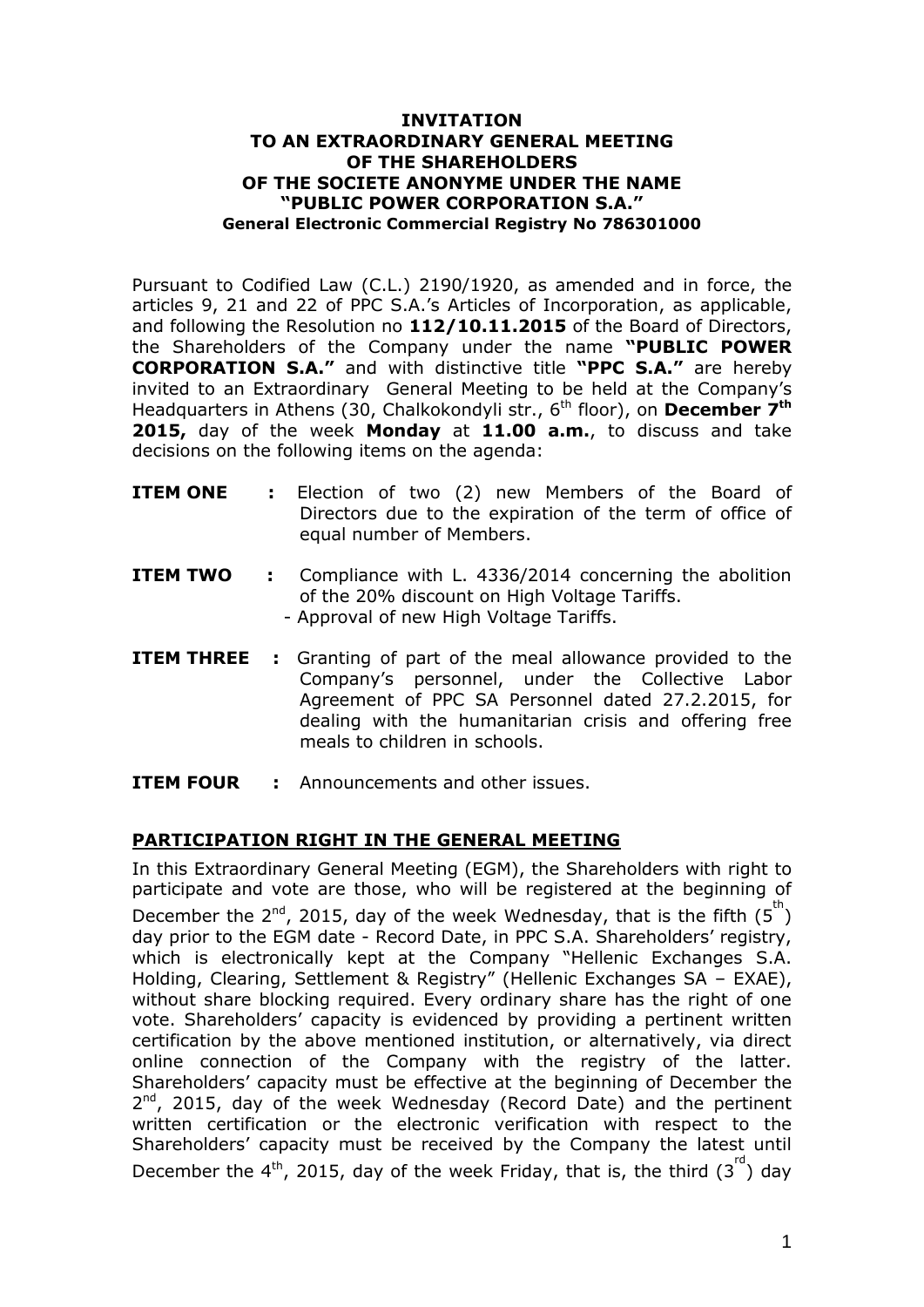prior to the EGM date. As regards the Company, participation and voting right at the EGM is attributed only to those regarded as shareholder at the aforementioned Record Date. In case of non compliance with the provisions of article 28a of C.L. 2190/1920, as in force, such Shareholder may participate in the EGM only following its permission.

# **PROCEDURE FOR THE EXERCISE OF VOTING RIGHT BY PROXY**

The Shareholders who wish to participate in the Extraordinary General Meeting (EGM) by proxy/ies representative/es, must send the pertinent proxy holder authorisation form (Power of Attorney), which is available on the company's website [www.dei.gr,](http://www.dei.gr/) to the Company's Corporate Announcements and Shareholders Services Unit (30, Chalkokondyli Street, Athens 104 32,  $5^{\text{th}}$  floor, office 512), no later than December the 4<sup>th</sup>, 2015, day of the week Friday, that is the third  $(3^{rd})$  day prior to the date of the General Meeting.

Each shareholder may appoint up to three (3) proxy holders/representatives. However, if a shareholder holds shares of the company appearing in more than one securities account, the above limitation shall not prevent such shareholder from appointing separate proxy holders/representatives for the companies appearing in each securities account, as regards the General Meeting.

A proxy holder/representative acting on behalf of several shareholders may cast votes differently for each shareholder. The proxy holder/representative is obliged to disclose to the Company, before the commencement of the General Meeting, any fact which might be useful to the shareholders in assessing whether the proxy holder/representative might pursue interests other than the interest of the represented shareholder. A conflict of interest within this context may in particular arise where the proxy holder/representative:

a) is a controlling shareholder of the Company, or is another entity controlled by such shareholder;

b) is a member of the Board of Directors or the management of the Company, or of a controlling shareholder or an entity controlled by such shareholder;

c) is an employee or an auditor of the Company, or of a controlling shareholder or an entity controlled by such shareholder;

d) is a spouse or close relative (of  $1<sup>st</sup>$  degree) with a natural person referred to in the above items a) to c).

The appointment and the revocation of appointment of a shareholder's proxy holder/representative shall be made in writing and shall be notified to the Company at least three (3) days prior to the date of the General Meeting.

The shareholders are requested to ensure the successful dispatch of the proxy holder authorisation form [power of attorney] and receipt thereof by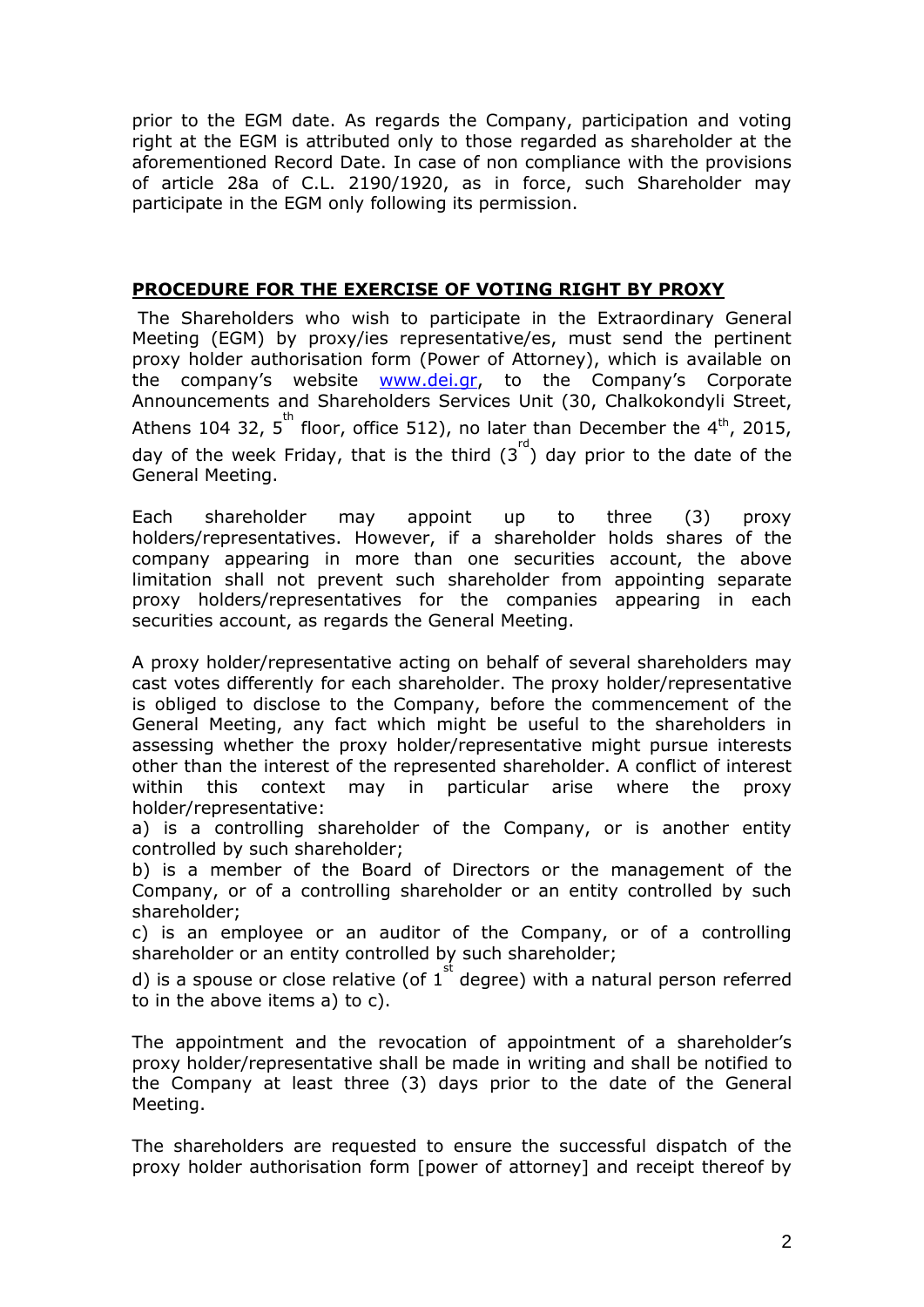the Company, by calling at the following numbers:  $+30$  210 5230951,  $+30$ 210 5293207, +30 210 5293245 .

In order to attend the General Meeting any shareholder/representative shall present an ID card. In case that the shareholder is a legal entity and has not appointed in accordance with the aforementioned procedure a proxy holder/s-representative/s, then the legal representative of such shareholder shall also present his/her legalization documents, in order to attend the General Meeting.

## **SHAREHOLDERS' MINORITY RIGHTS**

With respect to the aforementioned EGM, the Shareholders have also the following rights, which can be exercised within the following deadlines per right:

a) Shareholders representing at least one twentieth (1/20) of the paid-up share capital may request from the Board of Directors to include in the Extraordinary General Meeting's Agenda additional items, provided that the relevant request is communicated to the Board of Directors at least fifteen (15) days prior to the EGM. The said request must be accompanied by a written justification or a draft resolution for approval by the EGM.

b) Shareholders representing at least one twentieth (1/20) of the paid-up share capital may request from the Board of Directors to upload to the Company's website ([www.dei.gr\)](http://www.dei.gr/), at least six (6) days prior to the EGM date, draft resolutions for the items included in the initial or revised EGM agenda, provided that the relevant request is communicated to the Board of Directors at least seven (7) days prior to the EGM date.

c) Following a request of shareholders communicated to the Company at least five (5) full days prior to EGM date, the Board of Directors must provide to the EGM the requested specific information with respect to Company's business, to the extent that these are useful for the actual assessment of the items on the agenda.

d) Following a request of shareholders representing one fifth (1/5) of the paid-up share capital, communicated to the Board of Directors at least five (5) full days prior to the EGM date, the Board of Directors must provide the EGM with information about the course of the Company's affairs and its financial situation.

### **AVAILABLE DOCUMENTS AND INFORMATION**

The present Invitation to the Shareholders, the proxy holder authorisation form [power of attorney], the total number of shares and voting rights existing on the date of the present Invitation as well as any documents provided for in article 27, par. 3, cases c) and d) of C.L. 2190/1920, as in force, are or will be posted on the company's website [www.dei.gr,](http://www.dei.gr/) pursuant to the law and the Company's Articles of Incorporation.

The full text of the documents to be submitted to the General Meeting, as well as of the draft resolutions (article 27, par. 3, cases c) and d) of C.L. 2190/1920) will be available in hard copy at the Company's Headquarters in Athens (30, Chalkokondyli str.).